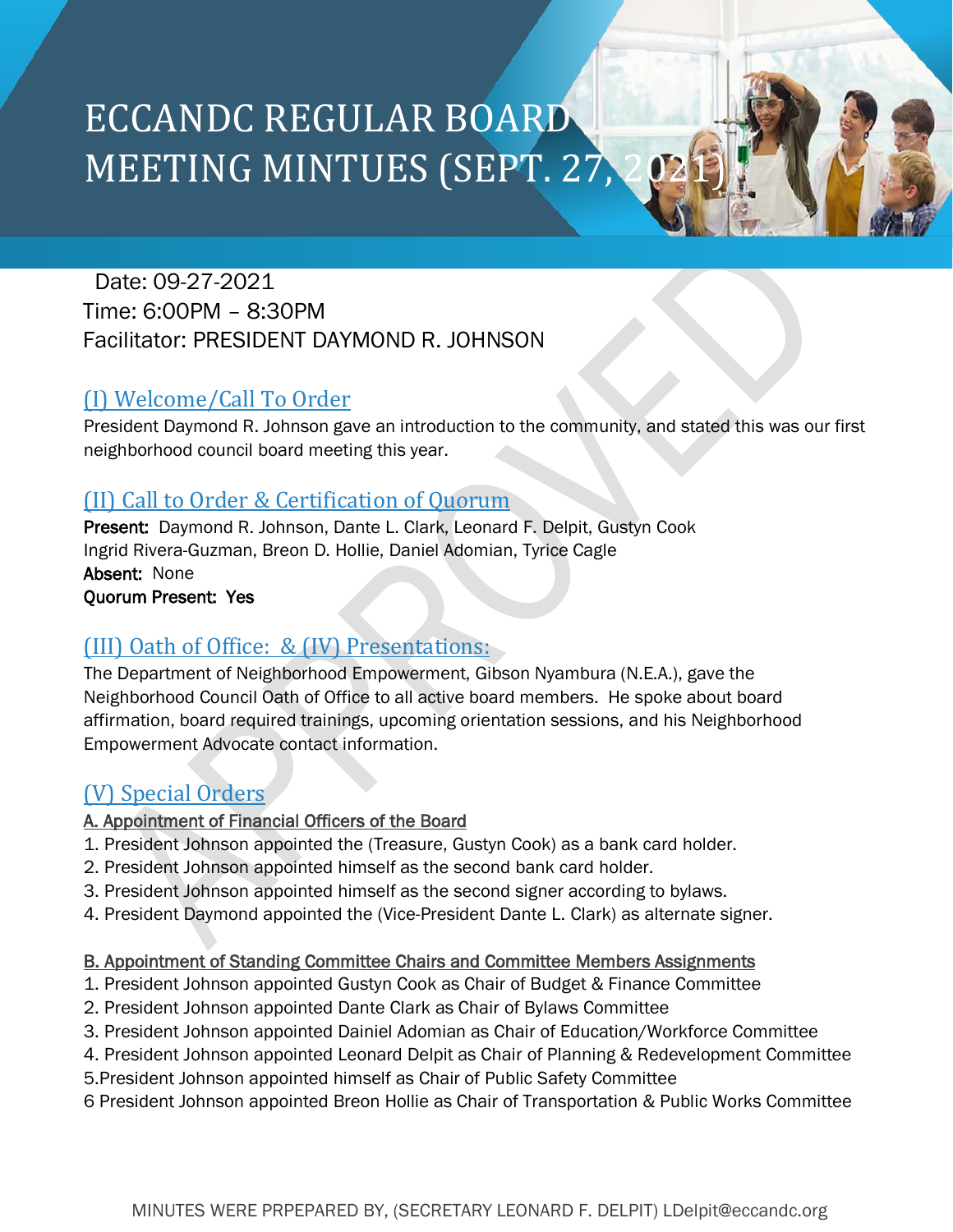#### 7. President Johnson appointed Ingrid R. Guzman as Chair of Outreach/Planning & Events **Committee**

## (VI) Reports and Announcements:

CD8, Field Deputy spoke about upcoming event around the district, the job fair at the Baldwin Hills Mall, over 200 people were hired on the spot, two new swimming pools added to the district one located at Van Ness Park, now the community has three swimming pools within CD8.

LAPD, Spoke about crime in the area how some parts of the city crime is up, and some parts crime is down, also, they spoke about an up coming event called National Night On Crime held on August 3, at 143 W 75th Street, Los Angeles, California.

## (VII) General Public Comments on Nom-Agenda Items

#### Terrance Sheppard spoke about his organization and how it helps people in the community.

## (VIII) Administrative Motions:

#### The board tabled item (VIII) a (Pending Review)

a. Vote to approve to approve April 2021 Monthly Expenditure Report (MERS) The motion was moved by Secretary Leonard F. Delpit, and 2<sup>nd</sup> by Breon D. Hollie. MOTION CARRIES: ( 0 YES VOTES), (0 NO VOTES), (0 ABSTENTIONS)

#### The board approved item (VIII) b (See Below)

b. Vote to approve May 2021 Monthly Expenditure Report (MERS) The motion was moved by Secretary Leonard F. Delpit, and 2<sup>nd</sup> by Vice-President Dante L. Clark. MOTION CARRIES: ( 6 YES VOTES), (0 NO VOTES), (2 ABSTENTIONS, IG, DA)

#### The board approved item (VIII) c (See Below)

c. Vote to approve June Monthly Expenditure Report (MERS) The motion was moved by Secretary Leonard F. Delpit, and 2<sup>nd</sup> by Breon D. Hollie. MOTION CARRIES: ( 5 YES VOTES), (0 NO VOTES), (3 ABSTENTIONS, GC, IG, DA)

#### The board approved item (VIII) d (See Below)

d. Vote to approve 2021-2022 Proposed Administrative Budget Package The motion was moved by Secretary Leonard F. Delpit, and  $2<sup>nd</sup>$  by Breon D. Hollie. MOTION CARRIES: ( 6 YES VOTES), (1 NO VOTES, GC), (1 ABSTENTIONS, IG)

#### The board approved item (VIII) e (See Below)

e. Vote to approve new Logo.

The motion was moved by Secretary Leonard F. Delpit, and 2<sup>nd</sup> by Vice-President Dante L. Clark. MOTION CARRIES: ( 8 YES VOTES), (0 NO VOTES), (0 ABSTENTIONS)